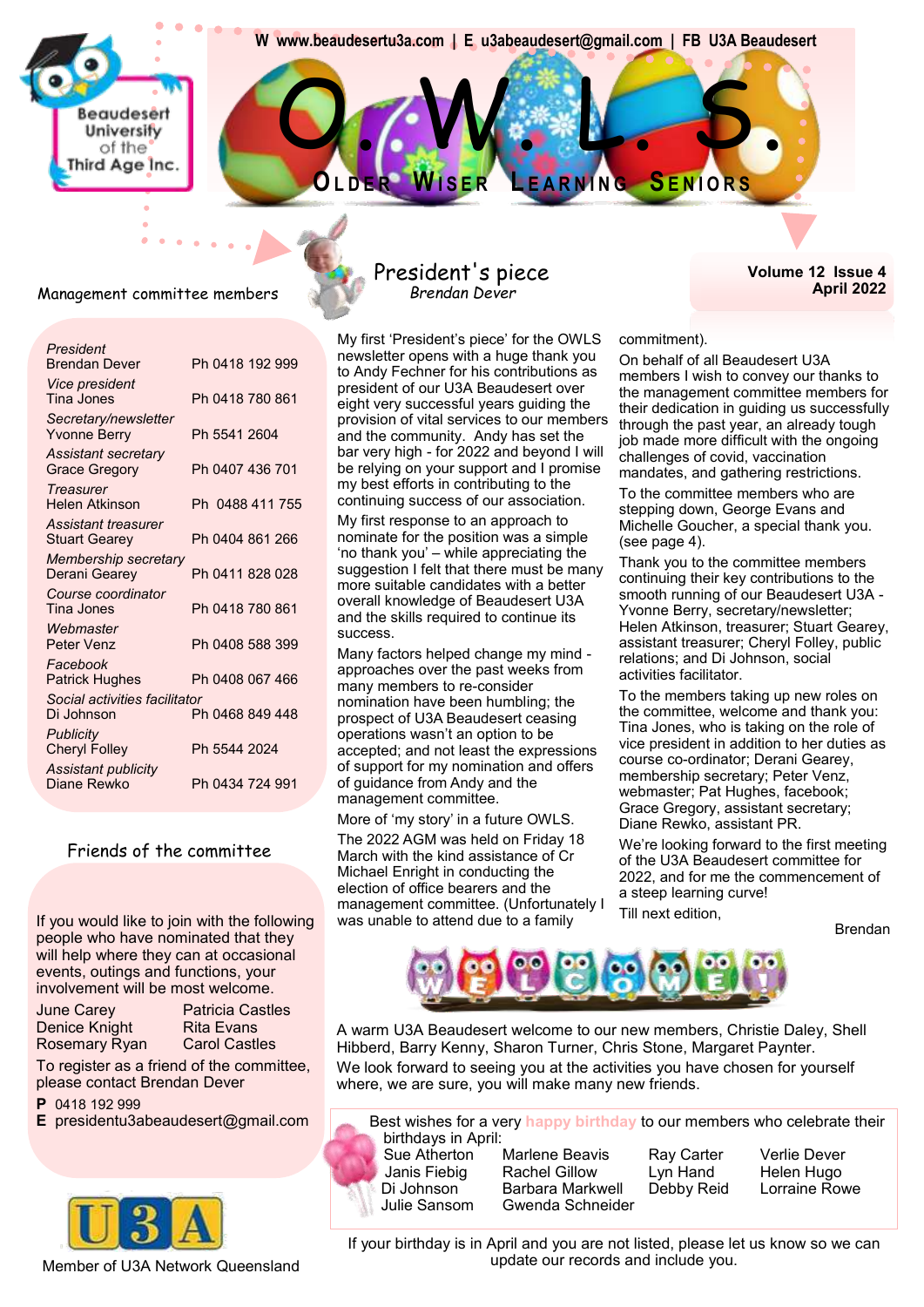## Current courses - term one 2022 24 January-1 April 2022

Course coordinator | Tina Jones Phone 0418 780 861 | Email coursesu3abeaudesert@gmail.com

#### **Aqua aerobics**

Tuesday and Thursday mornings, 7.30 am-8.30 am Beaudesert pool. Suggested wear clean sports shoes/aqua shoes, sun protection, hat, sunglasses. Pool entry \$3.50 pensioners

## Contact John 0417 073 190

#### **Art group - all mediums**

Wednesdays 9 am-12 St Thomas's Anglican Church hall. Contact Denice 5546 9879 or 0402 012 267

#### **Card playing - Beaudesert**

Every Monday 12.30 pm-4.00 pm RSL function room. Enjoy 500 or Bolivia.

Contact Di 0468 849 448 to confirm attendance.

#### **Card playing - Bolivia - Jimboomba**

Meets every Thursday 12 noon-4.00 pm at the Anglican Church Hall, Jimboomba Contact Di 0468 849 448

#### **Computer/other technologies**

This group is now an advisory group only, for issues with computers - no computer repairs or house calls. Contact George 5541 0706, email dreeemboat@iinet.net.au

#### **Croquet club**

Play Tuesdays 8.00 am-11.00 am at Everdell Park Gleneagle Contact George or Rita 5541 0706

#### **Exercise for seniors**

Now in recess until term 2 2022. Refer to aqua aerobics. Contact John 0417 073 190

#### **French**

Every Monday 11.00 am-2.00 pm RSL Sub Branch rooms, 1st floor, corner William and Brisbane Streets, Beaudesert. Contact Jayne 5463 4841

#### **Gardening group - BUGs**

Meet third Friday of each even month 10.00 am-12 noon Beaudesert RSL club function room; away visits odd months Contact Brendan 0418 192 999 or Carmel 0408 711 401

#### **General discussion group**

Meets Tuesdays 9.30 am-11.30 am Beaucare Community room, 44 Tina Street. General discussions on any subject group members propose. Contact Andy 5541 2072

#### Contact Marg 0422 415 145 **Mahjong - Jimboomba** Meets every Tuesday 11 am-2 pm Davidson Road, Jimboomba.

## Contact Elizabeth 5546 9689

#### **Indoor bowls**

Friday mornings from 9.00 am at St. Thomas's Anglican Church Hall, Albert Street, Beaudesert Contact Terry 0428 627 673

#### **Jigsaw library**

Select a jigsaw (or a wasgij) to use from the library. To select and collect, contact Sandra 5541 0978

#### **Line dancing/dancing**

Tuesday from 12.45 pm \$3 per session The Centre, Brisbane Street Beaudesert

#### **Mahjong - Beaudesert**

Thursday afternoons 1 pm-3.30 pm Arts & Information Centre.

Contact Michele 0459 335 403

**Mosaics** Meet Mondays 1.30 pm-3.30pm at Arts & Information Centre, Beaudesert a hands-on course in a fascinating art form. \$3/session payable on the day. Contact Tina 0418 780 861

#### **Nordic walking/walking**

Meet Monday, Wednesday, Friday mornings. Contact Liz for start times. Nordic walkers will require a pair of poles, comfortable sports walking shoes, bottle of water. Walkers poles not needed. Contact Liz 0488 155 506

#### **Scrapbooking**

Second Monday of each month, 9.30 am-11.30 am, 142 Lambert Road, Nindooinbah. \$10/session for materials payable on the day. Contact Anita 0408 452 584



#### **Social lunch**

The next social lunch will be held on Friday 8 April at Crunchy's Jimboomba. RSVP to Di phone/text 0468 849 448, email candyroxy1946@gmail.com . (See page 6)

#### **Social tennis**

Wednesdays 8 am-12 noon venue Beaudesert tennis courts Boonah Road

Contact Paulette 0409 898 147

#### **Table tennis**

Thursdays 9 am-12 noon held at the St Thomas's Anglican Church hall.

Contact Glenda 5541 4290, 0418 771 758 or Ken 5541 1498

#### **Travel and Adventure Group**

Meet second Monday each month on the deck, Beaudesert Library 10.00 am onwards.

Contact Ray raymondarthy@gmail.com, ph 0447 554 480 **Trivia puzzling** 

Wednesday afternoons from 1.30 pm at St Thomas's Anglican Church hall, Albert Street, Beaudesert Contact Jenny 0439 138 212

#### **Ukulele**

Meets Thursday afternoons St Thomas's Anglican Church hall, Albert Street, Beaudesert, 1 pm-2.30 pm. Contact Finella 0439 414 491



## Contact details facebook

As most members already know, we have a facebook page (U3A Beaudesert) and Pat Hughes has kindly taken over as coordinator. If you have any notifications of events, photos or videos, messages, etc that you would like included on our page, please contact Pat:

- Phone 0408 067 466
- Email u3abeaudesert.facebook@gmail.com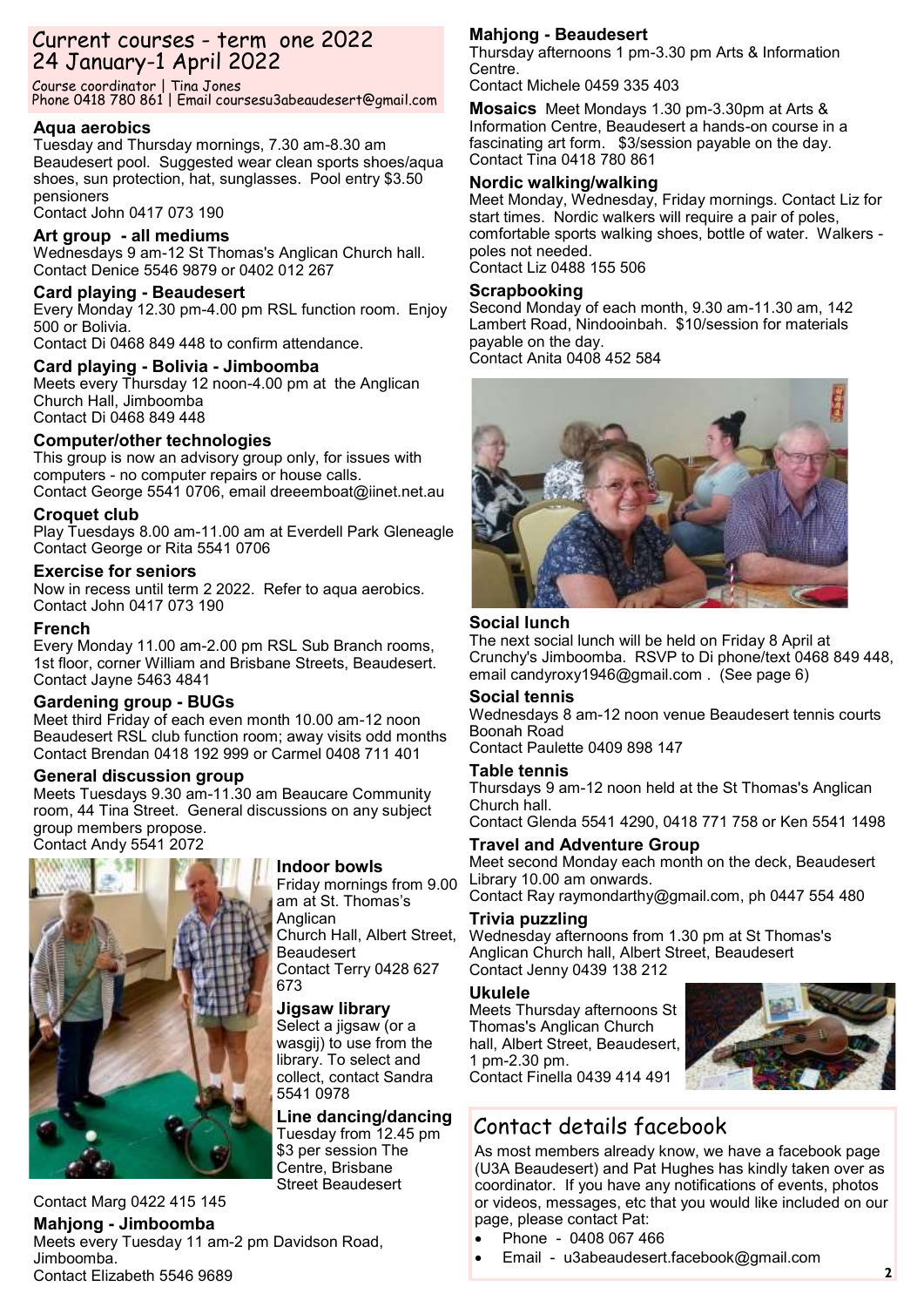### Eight years as president - Andy steps down Cheryl Folley

It's time. Andy Fechner, our highly regarded president of Beaudesert U3A for the past eight years, retired at the recent AGM and is now planning to follow up some personal projects. There's no doubt however that he will be seen around at a number of activities and will continue as facilitator for the U3A discussion group.

Friends are betting that he may have a few withdrawal symptoms, after working non-stop 30-hour weeks during his time as president.

"People often don't realise the work that he has put in behind the scenes," says Laurel, his wife of 54 years.

It is a work ethic that guided Andy from an early age, growing up on the Gold Coast in Southport and then rising through the ranks of a number of jobs to become eventually the director of sales and marketing for Bidvest, Australia's largest wholesale food service company. It is his corporate background and commercial discipline that show up so clearly to members of the U3A committee in his organisational capacities and well-honed connections with various local bodies to keep communication at a high level.

He met Laurel at a TAFE college on the Gold Coast, he studying academic subjects and she doing a typing/ shorthand business course. His opening gambit was to offer her a cigarette - which she as a non-smoker refused.

"It was interest at first sight, then love grew, she recalls.

The couple married and moved to Darwin with his original company (in van sales) and lived there for three years before

the terrible hours of Boxing Day, 1974, when Cyclone Tracey devastated the city. Although Laurel - with toddler Colin and pregnant at the time with Steven returned to Brisbane three days later, it was April before Andy could get back, driving an eight-tonnne truck with all the worldly goods they could save.

Soon they built on acreage at Jimboomba and stayed for 33 years -"a great place to raise children."

Andy and Laurel retired to 50 acres at Josephville in 2009, building a house high on a hill - known to regular travellers on the Mt Lindesay highway as "the blue house" and to others as "the place with the windmill."

They had always kept a few chickens, mainly Lohmann browns, some leghorns and Rhode Island reds, and continued at Josephville, while also enjoying the experience of raising some steers.

"Of course it was my job to clean out the pen and feed the chooks whilst Andrew took pleasure in collecting the eggs!!!" says Laurel. (While he is Andy to members, Laurel has always called her



husband Andrew, a name with strong family connections).

Andy became aware of U3A after Laurel had been to an Open Day and showed him a brochure of the activities. He soon became involved in the discussion group and facilitates that to this day.

Soon he was asked to stand as secretary - which wasn't his forte - but the president was stepping down and Andy saw the opportunity to bring his own particular skills to that role.

He says the highlights of his time have included extending the course offerings, joining the U3A Queensland Network for three years and in Beaudesert, overseeing the growth in membership from under 200 to well over 300. He has also enjoyed the new friendships and establishing the first subsidised members' Christmas party which has become a tradition.

In this second "retirement," Andy and Laurel plan to enjoy the freedom to get up and go, to travel within Australia to see some out-of-the-way places and also Tasmania.

## Members' tributes

"Andy has been instrumental in drawing together a likeminded group of people that make Beaudesert U3A a very successful and harmonious committee which is no mean feat. He has networked with all the relevant community groups to spread information and made all feel welcome in a mix of courses which has nearly trebled the membership in his time as president.

I have been aware of U3A for many years and did belong to Boonah U3A where I did a creative writing course; however the travelling over there was proving to be time-challenging.

I met Andy's wife Laurel first . John and I were members of the local choir "a-choired taste" when Laurel came along with Bernie Grodecki to see if she would enjoy it and we hit it off

from day one. About then Andy became involved with Beaudesert U3A. He and Laurel both encouraged people to join the different activities U3A had to offer.

I do enjoy playing cards and Johno had tried for years to make time to learn to play the guitar. Hence I started to wind Laurel up as we had neither of these things at U3A Beaudesert. She found a card group and I found someone willing to give their time to pass on their vast knowledge of guitar and Bob's your uncle!

I have enjoy being part of U3A and loved being part of the committee as vice president and meeting people from all aspects of our community. " - *Lise Leatherbarrow*

"Under Andy's stewardship, Beaudesert U3A has flourished and the membership has exploded, mostly due to him. He has a business background and has treated his term as president in a businesslike way, despite occasionally having to wrangle the volunteer tutors and facilitators of the wide variety of courses available.

"As a facilitator myself I can attest to how supportive and encouraging Andy has been and he, along with wife Laurel, has gone above and beyond to ensure the success of this very important group in our community." *- Liz Avery*

"Under his leadership U3A has grown to what it is today with an expansion of available activities" - *Carol Castles* "Andy has a sense of humour, he is a gentleman" - *Di Abbott* "Andy always finds time for people and takes the time to explain U3A details" - *Sue Estbergs*

"What is an Andy Fechner? A dedicated leader A creative innovator A mindful director A flexible forward thinker

A willing doer A knowledgeable mentor who fulfils all these roles with a caring, understanding and humorous attitude. Thank you for your guidance to me in

my role as secretary over the past six years, and thank you for your offer to continue to be available to me (and the committee) for any matters that we need help with". - *Yvonne Berry*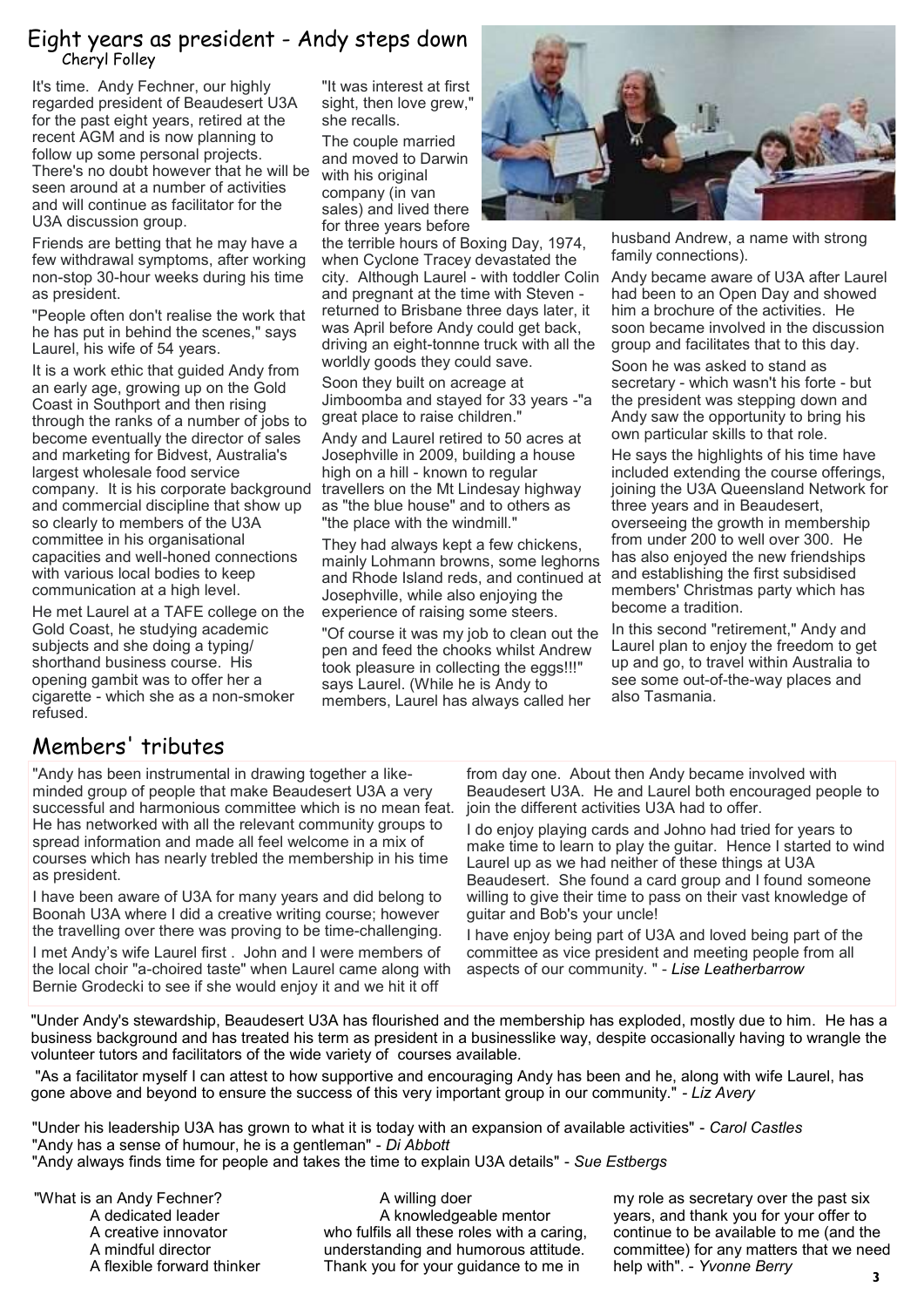## With sincere thanks

#### Andy Fechner

As a newly minted past president of your U3A, I wish to thank all those members who have given me such wonderful support and assistance over the past eight years to make U3A Beaudesert the exciting community group that it is today. Those who have volunteered to accept committee positions, and those who have taken the roles of course tutors and facilitators have made our success possible.

At our 2022 AGM on Friday 18 March I was afforded a truly exceptional honour, being awarded a Life Membership of our U3A. I was very humbled by such a gesture and will always treasure the sincere words of appreciation which accompanied it.

A new committee is now elected, and I extend my best wishes to your new president Brendan Dever, and all duly elected members. I am sure they will have a great year. With thanks, Andy Fechner.

## A special "thank you" George and Michele

Two of our committee members also "retired" from the committee and their contributions to U3A Beaudesert were acknowledged at the Annual General Meeting when a certificate of appreciation was presented to each of them.

> soon became webmaster and also ran a computer group

members.

person.

screaming."

And these days - if you can corral him over a gin and tonic - George can tell tales of all his past lives, but particularly his experiences in London and his rescue of an 18-stone woman from the first floor of an apartment building. "I climbed the ladder with a crew member close behind," he says.

"There were flames already issuing from the top of the window where we'd seen someone waving, and I fell head first through the window on top of that

"Harry my crew member shouted when he was ready, so I managed - with great difficulty - to drag the woman up into a sitting position and raised her into a fireman's lift and pushed her feet first out of the window....I hung on to one arm and when I let go, Harry started

As George recalls, matter-of-factly, "this threw me into a bit of a panic as I was

## George Evans

*Cheryl Folley*

Our Webmaster George Evans is retiring from the committee but as with Andy, that's hardly the end of his U3A involvement. He and wife Rita will continue to run the croquet group which meets every Tuesday morning at Everdell Park, Gleneagle. They were the instigators of this group along with Trish Alexander and Tex and Margaret White.

For George it has been a long and enriching journey from his early days in London. He had many adventures as a member of the London Fire Brigade and went on to life in New Zealand and time with the NZ Fire Service, before changing employment after an injury and into advanced computer work within the New Zealand National Defence structure.

And then came Australia, following his son and family who lived here - firstly to Park Ridge and then Beaudesert 12 years ago, when the couple became aware of U3A though publicity announcing the AGM

With his computer experience, George

#### Michele Goucher *Cheryl Folley*

Our retiring membership secretary Michele Goucher had an extensive background in bookkeeping and administration in Australia and Canada before she

retired to Beaudesert with her husband.

An Ipswich girl originally, she moved to Darwin with her family and went to school there before joining a chartered accountancy firm where she was first introduced to book-keeping and continued in this role over several future jobs, including stints in eastern Canada and again back in Darwin. Her last full-time role was with a property development company in Springwood, Brisbane, where she stayed for 22 years.

Michele filled both roles in U3A as assistant treasurer and assistant membership secretary before taking on the single membership role this past year. She is a keen mahjong player.

"THINKING"

(an extract from a poem by Walter Wintle)



If you think you are beaten, you are If you think you dare not, you don't If you think you'd like to win, But you think you can't It is almost a cinch you won't

If you think you'll lose, you've lost For out in the world we find Success begins with a fellow's will

And it's all in the state of mind.

*contributed by Barry Owen*



getting cooked and needed to get out. "I almost fell out and grabbed the underside of the ladder, still hearing Harry scream, then there were just stars in front of my eyes and I woke up in an ambulance, with Harry in the same ambulance and the woman already on the way to hospital in a previous ambulance."

George eventually found out why Harry was screaming - he'd suffered a dislocated shoulder as he grabbed the woman from George at the top of the ladder!

One year later, George and Harry met again on the job when they rescued two German Shepherd dogs in a timber yard fire and were photographed later with the head of the RSPCA presenting certificates to them both.

That rescue gathered much more publicity than the first, which the local paper mentioned briefly with "Firemen rescued a woman in Woolwich last night; she is recovering in hospital."



**4** *The thoughts and opinions expressed in this newsletter are those of the named individual contributor alone and do not necessarily reflect the views of the editor, U3A committee, U3A, or its members.*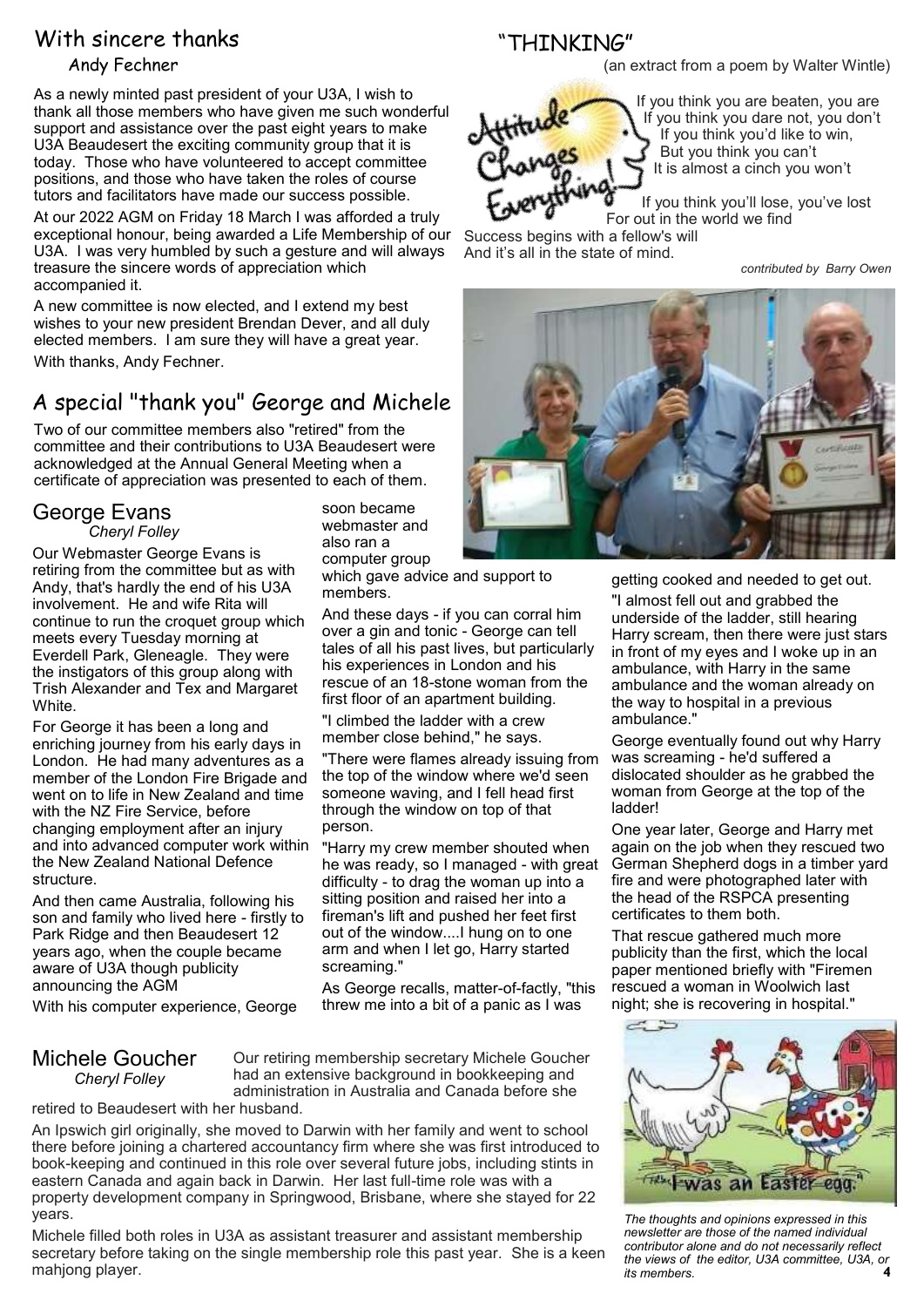## U3A Beaudesert committee for 2022





*(L-R)* **Grace Gregory, Pat Hughes, Di Johnson, Yvonne Berry, Derani Gearey, Helen Atkinson, Stuart Gearey, Peter Venz, Tina Jones**

*(Inset L-R)* **Diane Rewko, Cheryl Folley, Brendan Dever**

Our Annual General Meeting for 2022 was held at The Club Beaudesert recently and was attended by 39 members. The election of office bearers and committee was conducted by Michael Enright.

A feature of the AGM was the awarding of life membership to Andy for his selfless services to our organisation, an award that can only be given to any two people at one time. Andy is the first U3A Beaudesert recipient. A well-deserved award that was enthusiastically supported by all present at the meeting.





Images from a very enjoyable St Patrick's Day visit to the Tamborine Mountain Botanic Gardens. The very impressive gardens are on a 12-hectare site with a mix of rainforest, palm groves, mountain streams and a lake. The gardens are supported, maintained and administered by a team of 35 volunteers.